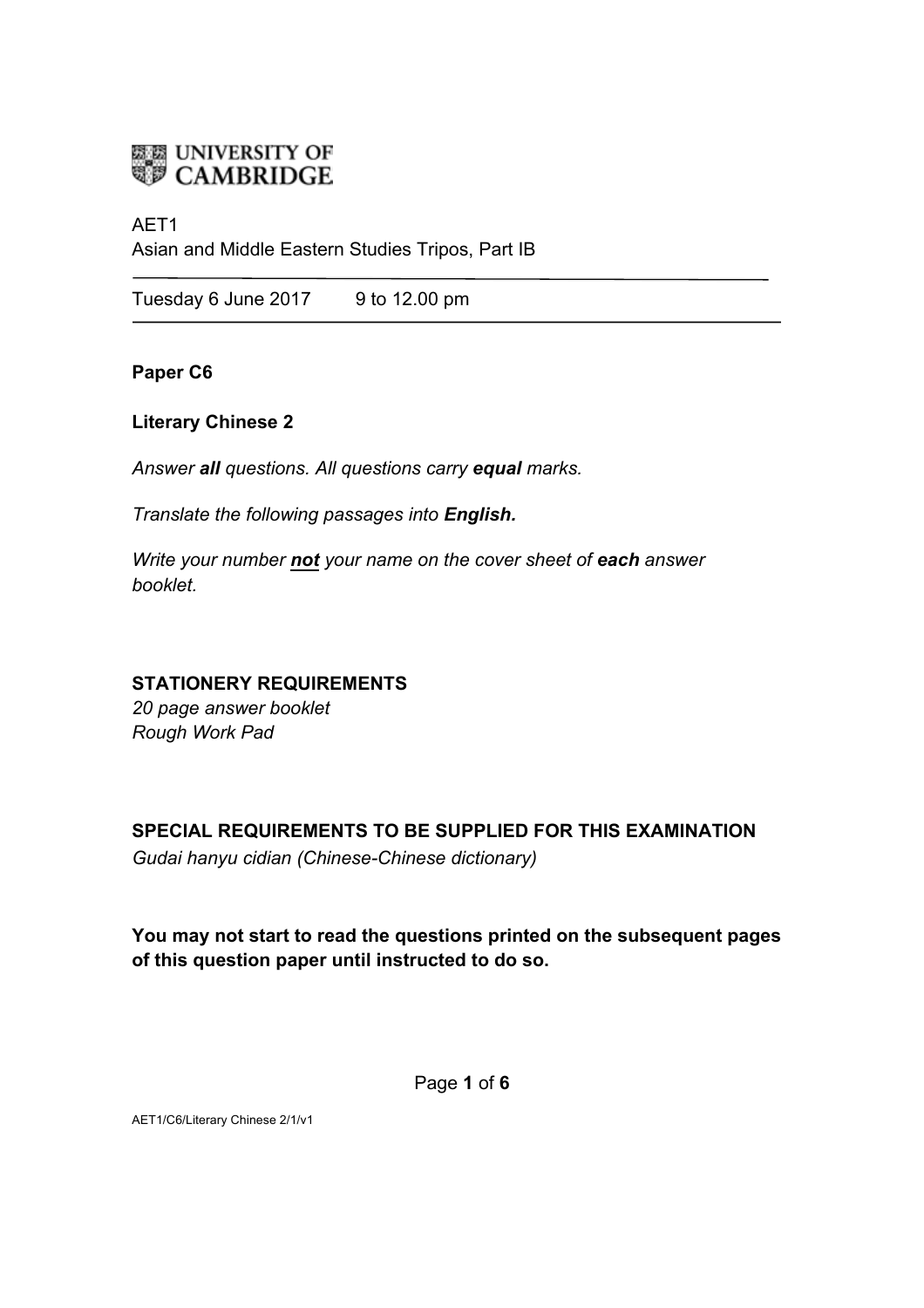### **1. SEEN** – Translate into English

**a)**

壬子春,余館真州。吾父病於邗江,余往省,亦病焉。余弟啟堂時亦隨待。芸來 書曰: 「啟堂弟曾向鄰婦借貸, 倩芸作保, 現追索甚急。」余詢啟堂, 啟堂轉以 嫂氏為多事,余遂批紙尾曰:「父子皆病,無錢可償,俟啟弟歸時,自行打算可 也。」未幾病皆愈,余仍往真州。芸覆書來,吾父拆視之,中述啟弟鄰項事,且 云:「令堂以老人之病留由姚姬而起,翁病稍痊,宜密囑姚托言思家,妾當令其 家父母到揚接取。實彼此卸責之計也。」吾父見書怒甚, 詢<u>啟堂</u>以鄰項事, 答言 不知,遂劄飭余曰:「汝婦背夫借債,讒謗小叔,且稱姑曰:『令堂。』翁曰: 『老人。』悖謬之甚!我已專人持劄回蘇斥逐,汝若稍有人心,亦當知過!"余 接此劄,如聞青天霹靂,即肅書認罪,覓騎遄歸,恐芸之短見也。到家述其本末, 而家人乃持逐書至, 歷斥多過, 言甚決絕。芸泣曰: 「妾固不合妄言, 但阿翁當 恕婦女無知耳。」越數日,吾父又有手諭至,曰:「我不為已甚,汝攜婦別居, 勿使我見,免我生氣足矣。」

Shen Fu, *Fusheng liuji* (Shanghai: Qizhi shuju, 1934), p. 54.

**b)**

青青陵上柏 磊磊澗中石 人生天地間 忽如遠行客 斗酒相娛樂 聊厚不為薄 驅車策駑馬

#### Page **2** of **6**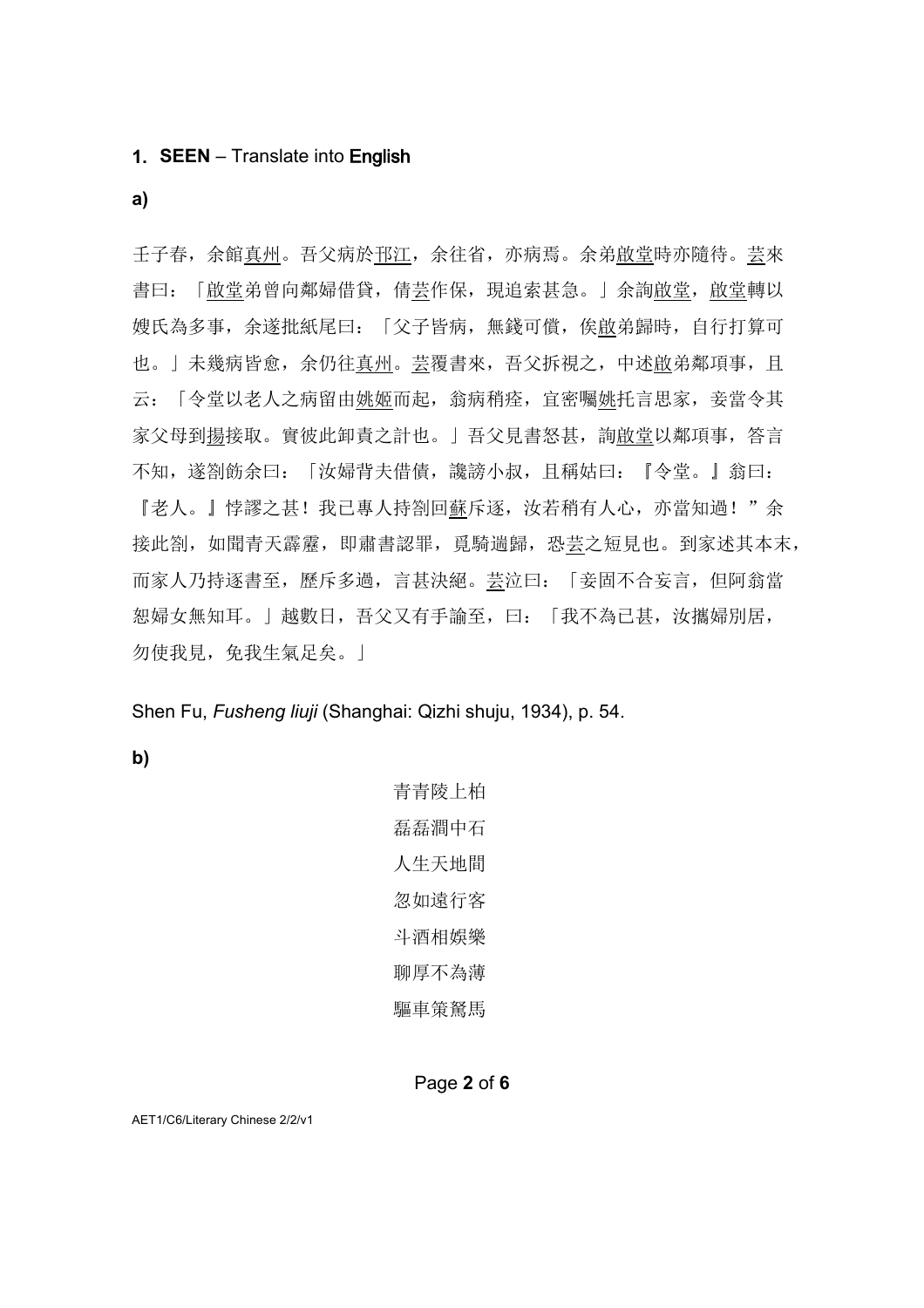游戲宛與洛 洛中何鬱鬱 冠帶自相索 長衢羅夾巷 王候多第宅 兩宮遙相望 雙闕百餘尺 極宴娛心意 戚戚何所迫

Sui Shusen, *Gushi shijiu shou jishi* (Beijing: Zhonghua, 1955), pp.4-5.

# 2. **UNSEEN** – Translate into English

### **a)**

孝武皇帝時,汾陰得寶鼎而獻之於甘泉宮,群臣賀,上壽曰:「陛下得周 鼎。」侍中虞丘壽王獨曰:「非周鼎。」上聞之,召而問曰:「朕得周鼎, 群臣皆以為周鼎而壽王獨以為非,何也?壽王有說則生,無說則死。」對曰: 「臣壽王安敢無說?臣聞夫周德始產于后稷,長於公劉,大於太王,成於 文、武,顯於周公,德澤上洞,天下漏泉,無所不通,上天報應,鼎為周 出,故名周鼎。今漢自高祖繼周,亦昭德顯行,布恩施惠,六合和同,至陛 下之身愈盛,天瑞並至,徵祥畢見。昔始皇帝親出鼎於彭城而不能得。天昭 有德,寶鼎自至,此天之所以予漢,乃漢鼎,非周鼎也!」上曰:「善!」 群臣皆稱:「萬歲!」是日賜虞丘壽王黃金十斤。

*Shuoyuan jiaozheng* (Beijing: Zhonghua shuju, 2006), pp. 270-271. (TURN OVER)

#### Page **3** of **6**

AET1/C6/Literary Chinese 2/3/v1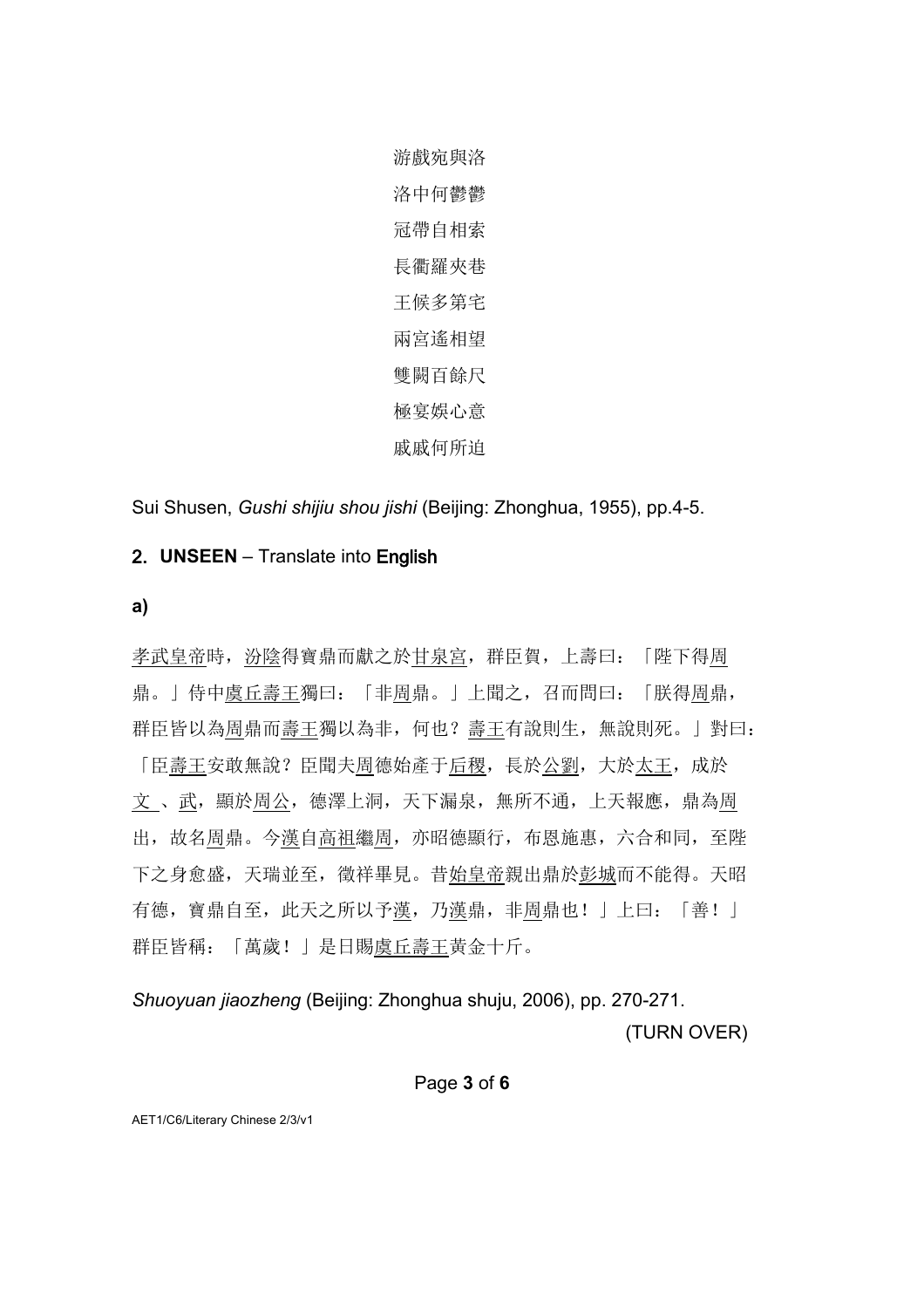| 汾陰 | Fényīn              | Place name                                        |
|----|---------------------|---------------------------------------------------|
| 獻  | xiàn                | to give, present (to one of higher status)        |
| 甘泉 | Gānquán Place name  |                                                   |
| 上壽 |                     | shàngshòu to toast, cheer                         |
| 陛下 | bìxià               | Your majesty, highness (second person pronoun for |
|    |                     | rulers)                                           |
| 虞丘 | Yúqiū Personal name |                                                   |
| 朕  | zhèn                | I, we (first person pronoun for rulers)           |
| 后稷 | Hòujì               | God of grain                                      |
| 公劉 | Gōng Liú            | Personal name                                     |
| 顯  | xiǎn                | to be prominent                                   |
| 德澤 | dézé                | virtue and kindness                               |
| 漏  | lòu                 | to overflow, spill over                           |
| 六合 | liùhé               | the six directions                                |
| 天瑞 | tiānruì             | heavenly portents                                 |
| 徵祥 | zhēngxiáng          | auspicious omens                                  |
| 畢  | bì                  | completely                                        |
| 彭城 | Péngchéng           | Place name                                        |

### **b)**

宋忠為中大夫,賈誼為博士,同日俱出洗沐,相從論議,誦易先王聖人之道 術,究遍人情,相視而嘆。賈誼曰:「吾聞古之聖人,不居朝廷,必在卜醫 之中。今吾已見三公九卿朝士大夫,皆可知矣。試之卜數中以觀采。」二人 即同輿而之市,游於卜肆中。天新雨,道少人,司馬季主閒坐,弟子三四人 侍,方辯天地之道,日月之運,陰陽吉凶之本。二大夫再拜謁。司馬季主視 其狀貌,如類有知者,即禮之,使弟子延之坐。坐定,司馬季主復理前語, 分別天地之終始,日月星辰之紀,差次仁義之際,列吉凶之符,語數千言, 莫不順理。

*Shiji* (Beijing: Zhonghua shuju, 1959), pp.3215-3216.

## Page **4** of **6**

AET1/C6/Literary Chinese 2/4/v1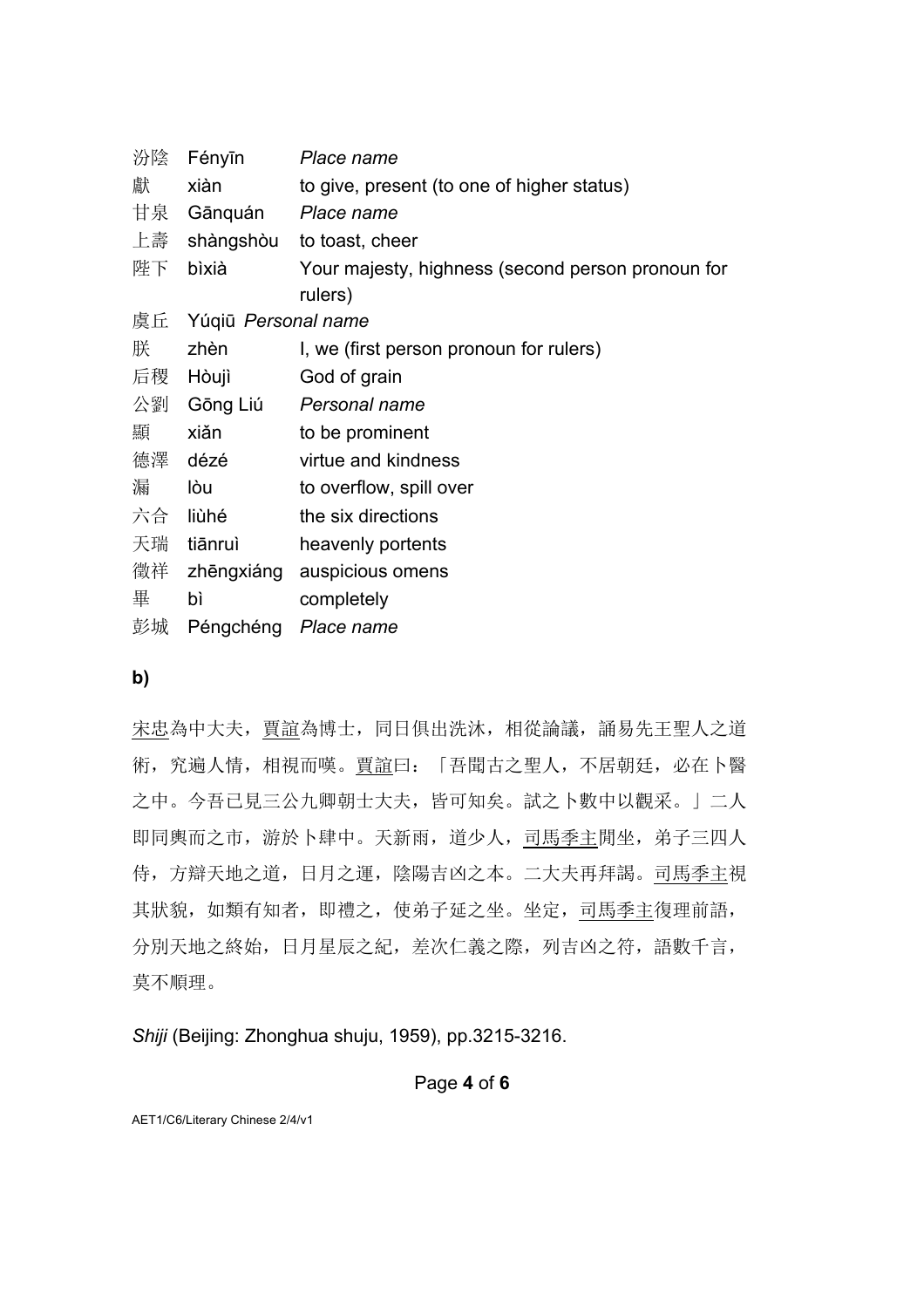| 洗沐 | xĭmù     | a bath; to bathe                  |
|----|----------|-----------------------------------|
| 誦易 | sòngyì   | to recite from memory (=誦憶?)      |
| 輿  | yú       | a chariot; carriage               |
| 謁  | νè       | to call on; to pay one's respects |
| 狀貌 |          | zhuàngmào physiognomy; anatomy    |
| 理  | lĭ       | to expound                        |
| 星辰 | xīngchén | stars                             |
| 差次 | cīcì     | to note what is near and far      |
| 順理 | shùnlǐ   | to respect and follow             |
|    |          |                                   |

3. **Reading comprehension.** Please read the following stories and answer the **two** questions (for each story) below. You do NOT need to translate the texts into English. Your answers should be in **English**.

**a)**

沛國戴文謀,隱居陽城山中,曾於客堂,食際,忽聞有神呼曰:「我天帝使 者,欲下憑君,可乎?」文聞甚驚。又曰:「君疑我也。」文乃跪曰:「居 貧,恐不足降下耳。」既而灑掃設位,朝夕進食,甚謹。後於室內竊言之。 婦曰:「此恐是妖魅憑依耳。」文曰:「我亦疑之。」及祠饗之時,神乃言 曰:「吾相從方欲相利,不意有疑心異議。」文辭謝之際,忽堂上如數十人 呼聲,出視之,見一大鳥,五色,白鳩數十隨之,東北入雲而去,遂不見。

Gan Bao, (*Xin ji*) *Soushen ji* (Beijing: Zhonghua Shuju, 2007), pp.97-98.

| 謀 | móu       | to make plans                                            |
|---|-----------|----------------------------------------------------------|
| 曾 | céng      | to have been                                             |
|   | 客堂 kètáng | parlour                                                  |
| 際 | Ħ         | indicating a period in time $(=\mathbb{F}^{\mathbb{N}})$ |
|   |           |                                                          |

(TURN OVER)

## Page **5** of **6**

AET1/C6/Literary Chinese 2/5/v1